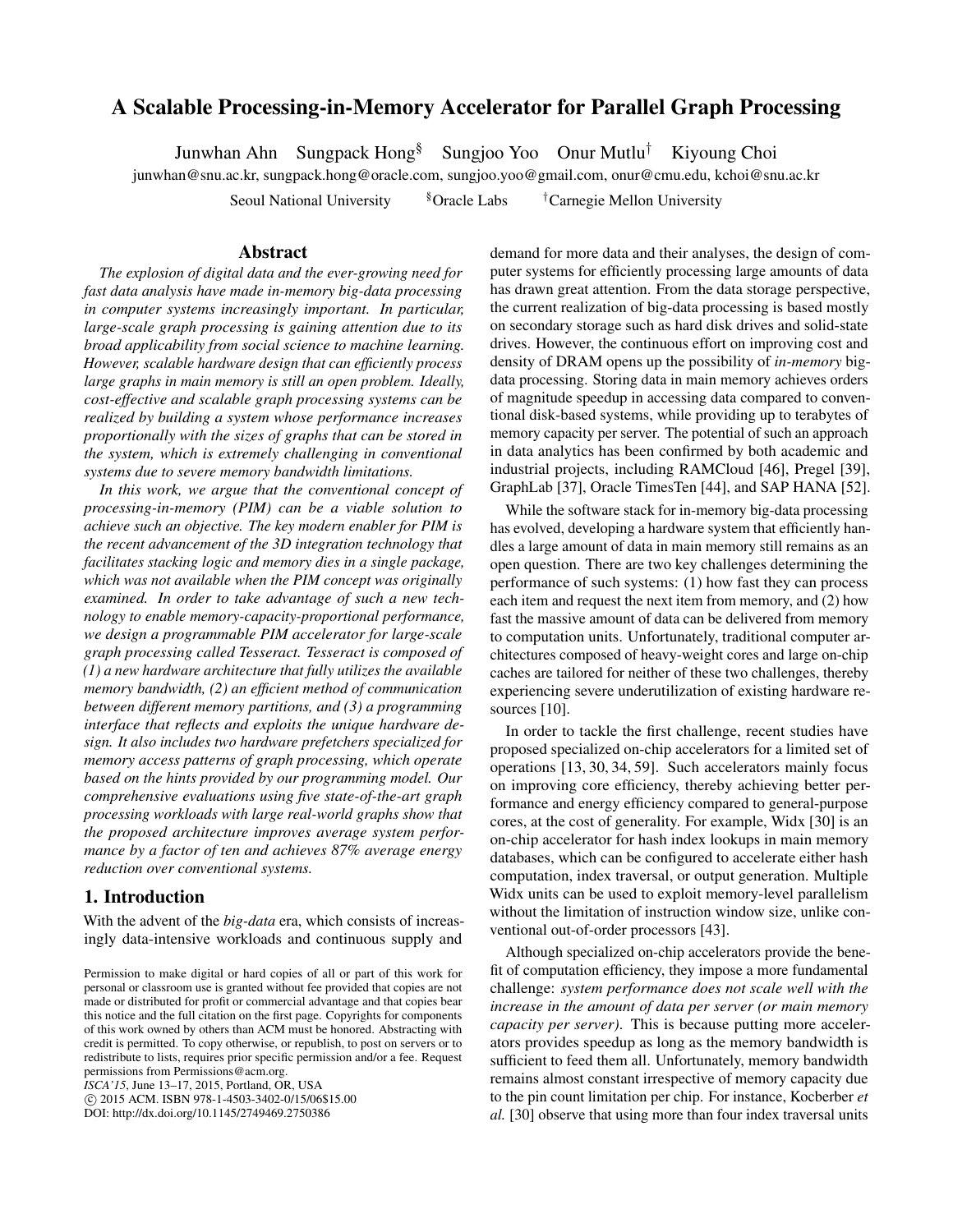in Widx may not provide additional speedup due to off-chip bandwidth limitations. This implies that, in order to process twice the amount of data with the same performance, one needs to double the number of servers (which keeps memory bandwidth per unit data constant by limiting the amount of data in a server), rather than simply adding more memory modules to store data. Consequently, such approaches limit the memory capacity per server (or the amount of data handled by a single server) to achieve target performance, thereby leading to a relatively cost-ineffective and likely less scalable design as opposed to one that can enable increasing of memory bandwidth in a node along with more data in a node.

This scalability problem caused by the memory bandwidth bottleneck is expected to be greatly aggravated with the emergence of increasingly memory-intensive big-data workloads. One of the representative examples of this is large-scale graph analysis [12, 16, 17, 37, 39, 51, 58], which has recently been studied as an alternative to relational database based analysis for applications in, for example, social science, computational biology, and machine learning. Graph analysis workloads are known to put more pressure on memory bandwidth due to (1) large amounts of random memory accesses across large memory regions (leading to very limited cache efficiency) and (2) very small amounts of computation per item (leading to very limited ability to hide long memory latencies). These two characteristics make it very challenging to scale up such workloads despite their inherent parallelism, especially with conventional architectures based on large on-chip caches and scarce off-chip memory bandwidth.

In this paper, we show that the processing-in-memory (PIM) can be a key enabler to realize *memory-capacity-proportional* performance in large-scale graph processing under the current pin count limitation. By putting computation units inside main memory, total memory bandwidth for the computation units scales well with the increase in memory capacity (and so does the computational power). Importantly, latency and energy overheads of moving data between computation units and main memory can be reduced as well. And, fortunately, such benefits can be realized in a cost-effective manner today through the 3D integration technology, which effectively combines logic and memory dies, as opposed to the PIM architectures in 1990s, which suffered from the lack of an appropriate technology that could tightly couple logic and memory.

The key contributions of this paper are as follows:

- We study an important domain of in-memory big-data processing workloads, large-scale graph processing, from the computer architecture perspective and show that memory bandwidth is the main bottleneck of such workloads.
- We provide the design and the programming interface of a new programmable accelerator for in-memory graph processing that can effectively utilize PIM using 3D-stacked memory technologies. Our new design is called Tesseract.<sup>1</sup>
- We develop an efficient mechanism for communication between different Tesseract cores based on message passing. This mechanism (1) enables effective hiding of long remote access latencies via the use of non-blocking message passing and (2) guarantees atomic memory updates without requiring software synchronization primitives.
- We introduce two new types of specialized hardware prefetchers that can fully utilize the available memory bandwidth with simple cores. These new designs take advantage of (1) the hints given by our new programming interface and (2) memory access characteristics of graph processing.
- We provide case studies of how five graph processing workloads can be mapped to our architecture and how they can benefit from it. Our evaluations show that Tesseract achieves 10x average performance improvement and 87% average reduction in energy consumption over a conventional high-performance baseline (a four-socket system with 32 out-of-order cores, having 640 GB/s of memory bandwidth), across five different graph processing workloads, including *average teenage follower* [20], *conductance* [17,20], *PageRank* [5,17,20,39], *single-source shortest path* [20,39], and *vertex cover* [17]. Our evaluations use three large input graphs having four to seven million vertices, which are collected from real-world social networks and internet domains.

## 2. Background and Motivation

#### 2.1. Large-Scale Graph Processing

A graph is a fundamental representation of relationship between objects. Examples of representative real-world graphs include social graphs, web graphs, transportation graphs, and citation graphs. These graphs often have millions to billions of vertices with even larger numbers of edges, thereby making them difficult to be analyzed at high performance.

In order to tackle this problem, there exist several frameworks for large-scale graph processing by exploiting data parallelism [12, 16, 17, 37, 39, 51, 58]. Most of these frameworks focus on executing computation for different vertices in parallel while hiding synchronization from programmers to ease programmability. For example, the PageRank computation shown in Figure 1 can be accelerated by parallelizing the vertex loops [17] (lines 1–4, 8–13, and 14–18) since computation for each vertex is almost independent of each other. In this style of parallelization, synchronization is necessary to guarantee atomic updates of shared data (w.next\_pagerank and diff) and no overlap between different vertex loops, which are automatically handled by the graph processing frameworks. Such an approach exhibits a high degree of parallelism, which is effective in processing graphs with billions of vertices.

Although graph processing algorithms can be parallelized through such frameworks, there are several issues that make efficient graph processing very challenging. First, graph processing incurs a large number of random memory accesses during neighbor traversal (e.g., line 11 of Figure 1). Second, graph algorithms show poor locality of memory access since

<sup>&</sup>lt;sup>1</sup>Tesseract means a four-dimensional hypercube. We named our architecture Tesseract because in-memory computation adds a new dimension to 3D-stacked memory technologies.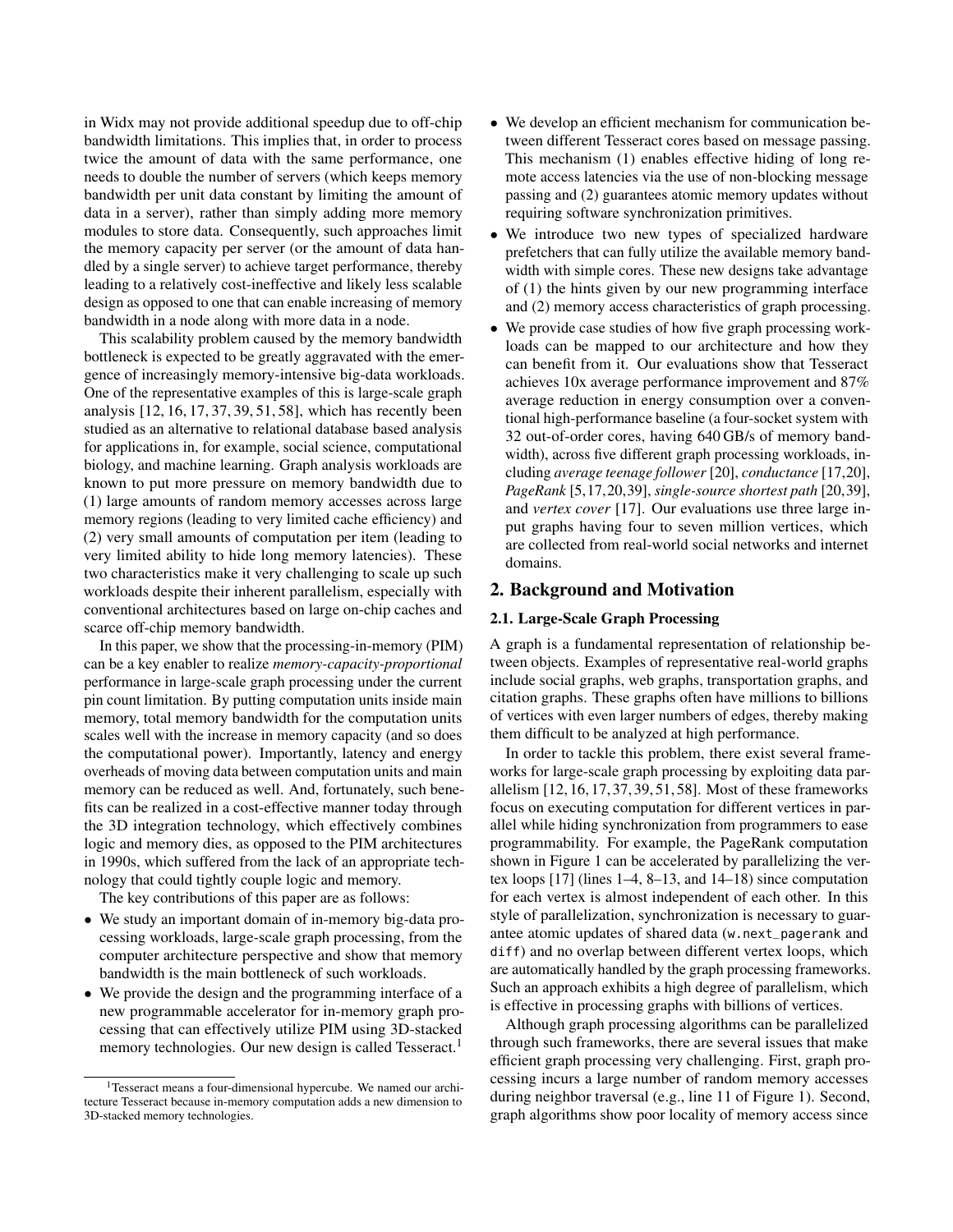```
1 for (v: graph.vertices) {
2 v.pagerank = 1 / graph.num_vertices;
3 v.next_pagerank = 0.15 / graph.num_vertices;
4 }
5 count = 0;
6 do {
7 diff = 0;
8 for (v: graph.vertices) {
9 value = 0.85 * v.pagerank / v.out-degree;<br>10 for (w: v.successors) {
       for (w: v.successors) {
11 w.next_pagerank += value;
12 }
13 }
14 for (v: graph.vertices) {
15 diff += abs(v.next_pagerank - v.pagerank);
16 v.pagerank = v.next_pagerank;
17 v.next_pagerank = 0.15 / graph.num_vertices;
18 }
19 } while (diff > e && ++count < max_iteration);
```
#### **Figure 1: Pseudocode of PageRank computation.**

many of them access the entire set of vertices in a graph for each iteration. Third, memory access latency cannot be easily overlapped with computation because of the small amount of computation per vertex [39]. These aspects should be carefully considered when designing a system that can efficiently perform large-scale graph processing.

## 2.2. Graph Processing on Conventional Systems

Despite its importance, graph processing is a challenging task for conventional systems, especially when scaling to larger amounts of data (i.e., larger graphs). Figure 2 shows a scenario where one intends to improve graph processing performance of a server node equipped with out-of-order cores and DDR3 based main memory by adding more cores. We evaluate the performance of five workloads with 32 or 128 cores and with different memory interfaces (see Section 4 for our detailed evaluation methodology and the description of our systems). As the figure shows, simply increasing the number of cores is ineffective in improving performance significantly. Adopting a high-bandwidth alternative to DDR3-based main memory based on 3D-stacked DRAM, called Hybrid Memory Cube (HMC) [22], helps this situation to some extent, however, the speedups provided by using HMCs are far below the expected speedup from quadrupling the number of cores.

However, if we assume that cores can use the internal memory bandwidth of HMCs<sup>2</sup> ideally, i.e., without traversing the off-chip links, we can provide much higher performance by taking advantage of the larger number of cores. This is shown in the rightmost bars of Figure 3. The problem is that such high performance requires a massive amount of memory bandwidth (near 500 GB/s) as shown in Figure 2b. This is beyond the level of what conventional systems can provide under the current pin count limitations. What is worse, such a high amount of memory bandwidth is mainly consumed by random memory accesses over a large memory region, as explained in



**Figure 2: Performance of large-scale graph processing in conventional systems versus with ideal use of the HMC internal memory bandwidth.**

Section 2.1, which cannot be efficiently handled by the current memory hierarchies that are based on and optimized for data locality (i.e., large on-chip caches). This leads to the key question that we intend to answer in this paper: *how can we provide such large amounts of memory bandwidth and utilize it for scalable and efficient graph processing in memory?*

## 2.3. Processing-in-Memory

To satisfy the high bandwidth requirement of large-scale graph processing workloads, we consider moving computation inside the memory, or *processing-in-memory*. The key objective of adopting PIM is not solely to provide high memory bandwidth, but especially to achieve *memory-capacity-proportional* bandwidth. Let us take the Hybrid Memory Cube [24] as a viable baseline platform for PIM. According to the HMC 1.0 specification [22], a single HMC provides up to 320 GB/s of *external* memory bandwidth through eight high-speed serial links. On the other hand, a 64-bit vertical interface for each DRAM partition (or *vault*, see Section 3.1 for details), 32 vaults per cube, and 2 Gb/s of TSV signaling rate [24] together achieve an *internal* memory bandwidth of 512 GB/s per cube. Moreover, this gap between external and internal memory bandwidth becomes much wider as the memory capacity increases with the use of more HMCs. Considering a system composed of 16 8 GB HMCs as an example, conventional processors are still limited to 320 GB/s of memory bandwidth assuming that the CPU chip has the same number of off-chip links as that of an HMC. In contrast, PIM exposes  $8 \text{ TB/s } (= 16 \times 512 \text{ GB/s})$  of aggregate internal bandwidth to the in-memory computation units. This memory-capacity-proportional bandwidth facili-

<sup>2</sup>The term *internal memory bandwidth* indicates aggregate memory bandwidth provided by 3D-stacked DRAM. In our system composed of 16 HMCs, the internal memory bandwidth is 12.8 times higher than the off-chip memory bandwidth (see Section 4 for details).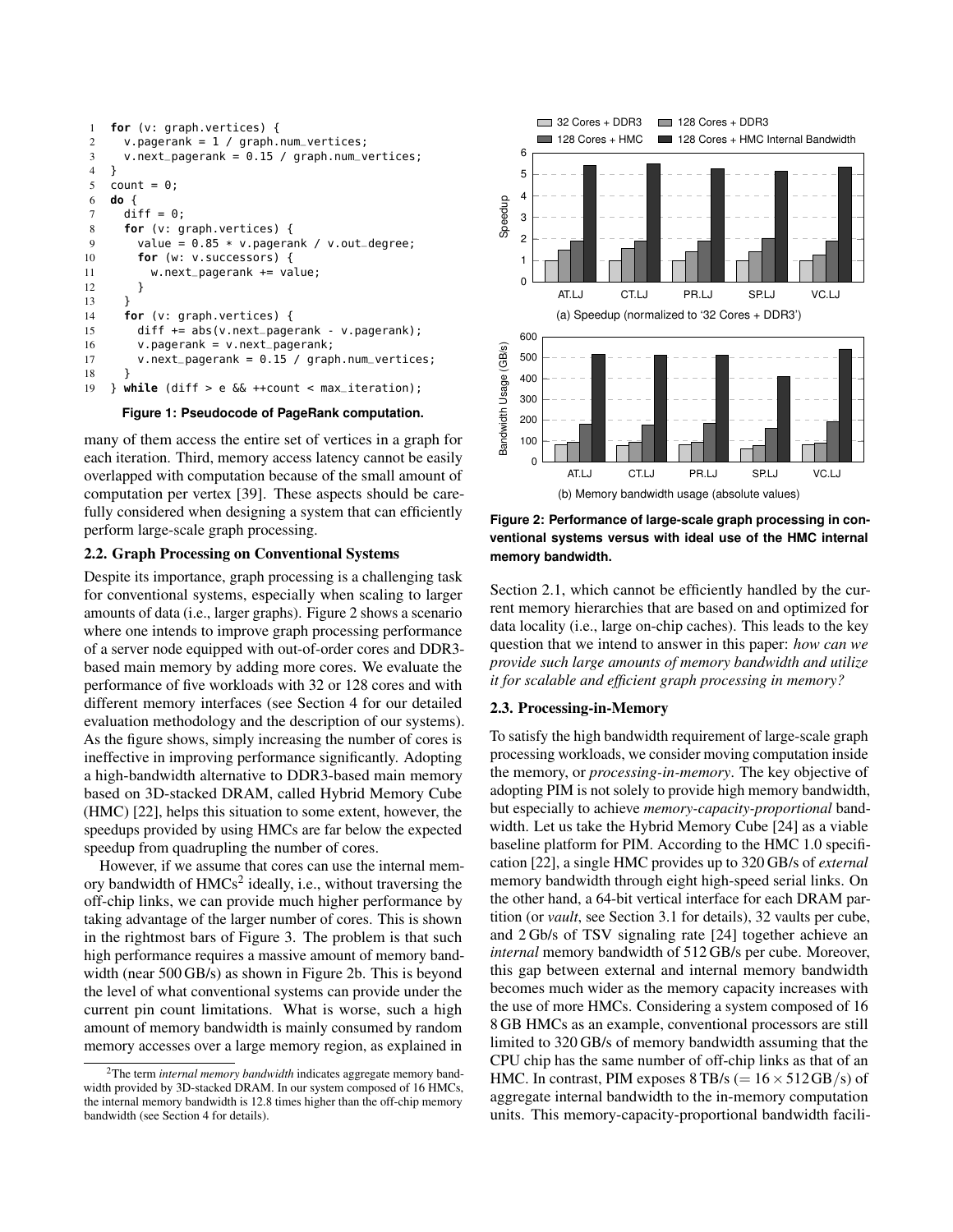

**Figure 3: Tesseract architecture (the figure is not to scale).**

tates scaling the system performance with increasing amount of data in a cost-effective way, which is a key concern in graph processing systems.

However, introducing a new processing paradigm brings a set of new challenges in designing a whole system. Throughout this paper, we will answer three critical questions in designing a PIM system for graph processing: (1) How to design an architecture that can fully utilize internal memory bandwidth in an energy-efficient way, (2) how to communicate between different memory partitions (i.e., vaults) with a minimal impact on performance, and (3) how to design an expressive programming interface that reflects the hardware design.

## 3. Tesseract Architecture

## 3.1. Overview

**Organization.** Figure 3 shows a conceptual diagram of the proposed architecture. Although Tesseract does not rely on a particular memory organization, we choose the hybrid memory cube having eight 8 Gb DRAM layers (the largest device available in the current HMC specification [22]) as our baseline. An HMC, shown conceptually in Figure 3b is composed of 32 vertical slices (called *vaults*), eight 40 GB/s high-speed serial links as the off-chip interface, and a crossbar network that connects them. Each vault, shown in Figure 3c, is composed of a 16-bank DRAM partition and a dedicated memory controller.<sup>3</sup> In order to perform computation inside memory, a single-issue in-order core is placed at the logic die of each vault (32 cores per cube). In terms of area, a Tesseract core fits well into a vault due to the small size of an in-order core. For example, the area of 32 ARM Cortex-A5 processors including an FPU (0.68 mm<sup>2</sup> for each core [1]) corresponds to only  $9.6\%$ of the area of an 8 Gb DRAM die area (e.g., 226 mm<sup>2</sup> [54]).

Host-Tesseract Interface. In the proposed system, host processors have their own main memory (without PIM capability) and Tesseract acts like an accelerator that is memory-mapped to part of a noncacheable memory region of the host processors. This eliminates the need for managing cache coherence between caches of the host processors and the 3D-stacked memory of Tesseract. Also, since in-memory big-data workloads usually do not require many features provided by virtual

memory (along with the non-trivial performance overhead of supporting virtual memory) [3], Tesseract does not support virtual memory to avoid the need for address translation *inside* memory. Nevertheless, host processors can still use virtual addressing in their main memory since they use separate DRAM devices (apart from the DRAM of Tesseract) as their own main memory.<sup>4</sup>

Since host processors have access to the entire memory space of Tesseract, it is up to the host processors to distribute input graphs across HMC vaults. For this purpose, the host processors use a customized malloc call, which allocates an object (in this case, a vertex or a list of edges) to a specific vault. For example, numa\_alloc\_onnode in Linux (which allocates memory on a given NUMA node) can be extended to allocate memory on a designated vault. This information is exposed to applications since they use a single physical address space over all HMCs. An example of distributing an input graph to vaults is shown in Figure 3a. Algorithms to achieve a balanced distribution of vertices and edges to vaults are beyond the scope of this paper. However, we analyze the impact of better graph distribution on the performance of Tesseract in Section 5.7.

Message Passing (Section 3.2). Unlike host processors that have access to the *entire* address space of the HMCs, each Tesseract core is restricted to access its own *local* DRAM partition only. Thus, a low-cost message passing mechanism is employed for communication between Tesseract cores. For example, vertex v in Figure 3a can remotely update a property of vertex u by sending a message that contains the target vertex id and the computation that will be done in the remote core (dotted line in Figure 3a). We choose message passing to communicate between Tesseract cores in order to: (1) avoid cache coherence issues among L1 data caches of Tesseract cores, (2) eliminate the need for locks to guarantee atomic updates of shared data, and (3) facilitate the hiding of remote access latencies through asynchronous message communication.

Prefetching (Section 3.3). Although putting a core beneath memory exposes unprecedented memory bandwidth to the

<sup>&</sup>lt;sup>3</sup>Due to the existence of built-in DRAM controllers, HMCs use a packetbased protocol for communication through the inter-/intra-HMC network instead of low-level DRAM commands as in DDRx protocols.

 ${}^{4}$ For this purpose, Tesseract may adopt the direct segment approach [3] and interface its memory as a primary region. Supporting direct segment translation inside memory can be done simply by adding a small direct segment hardware for each Tesseract core and broadcasting the base, limit, and offset values from the host at the beginning of Tesseract execution.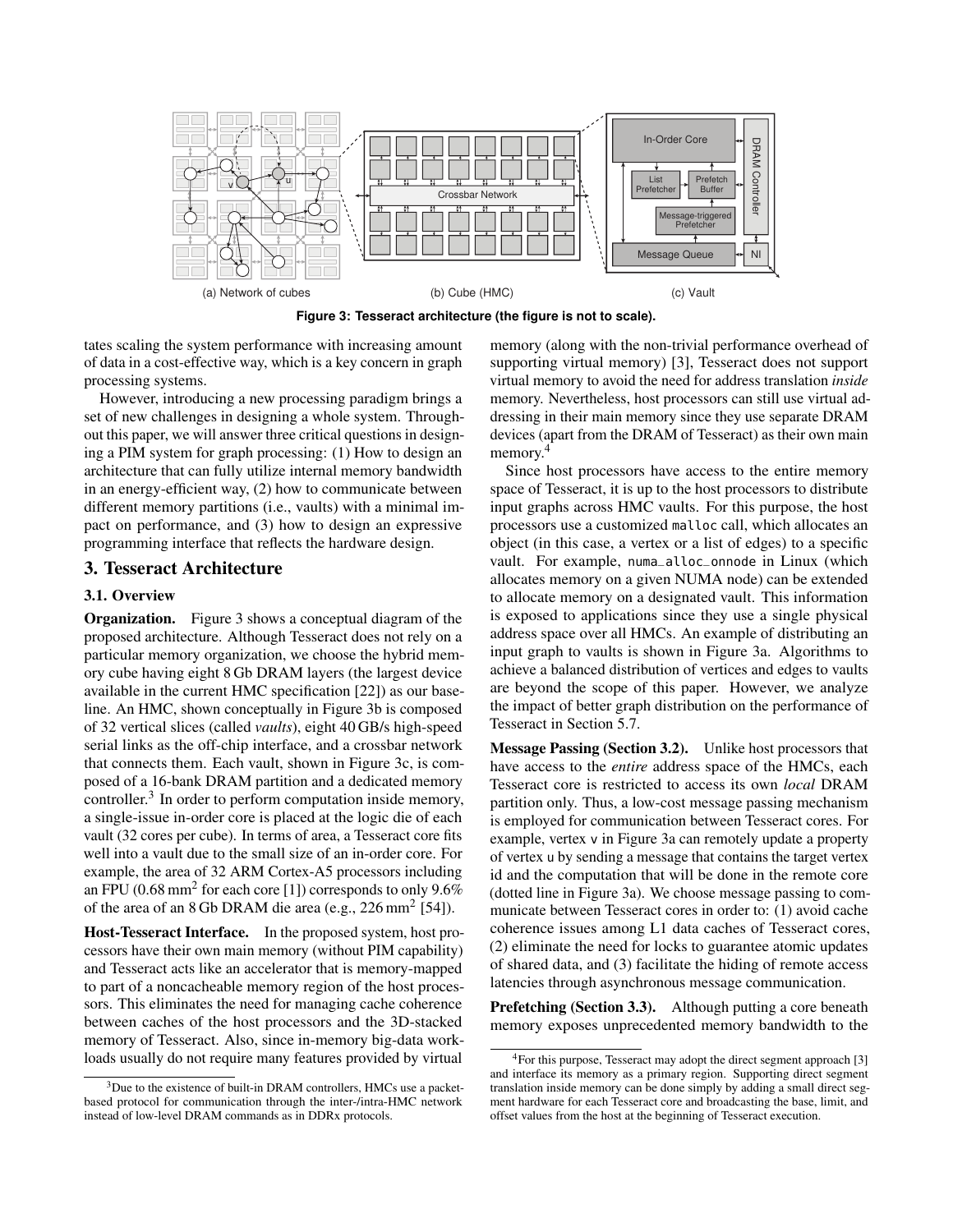core, a single-issue in-order core design is far from the best way of utilizing this ample memory bandwidth. This is because such a core has to stall on each L1 cache miss. To enable better exploitation of the large amount of memory bandwidth while keeping the core simple, we design two types of simple hardware prefetchers: a list prefetcher and a message-triggered prefetcher. These are carefully tailored to the memory access patterns of graph processing workloads.

Programming Interface (Section 3.4). Importantly, we define a new programming interface that enables the use of our system. Our programming interface is easy to use, yet general enough to express many different graph algorithms.

## 3.2. Remote Function Call via Message Passing

Tesseract moves computation to the target core that contains the data to be processed, instead of allowing remote memory accesses. For simplicity and generality, we implement computation movement as a remote function call [4, 57]. In this section, we propose two different message passing mechanisms, both of which are supported by Tesseract: blocking remote function call and non-blocking remote function call.

Blocking Remote Function Call. A blocking remote function call is the most intuitive way of accessing remote data. In this mechanism, a local core requests a remote core to (1) execute a specific function remotely and (2) send the return value back to the local core. The exact sequence of performing a blocking remote function call is as follows:

- 1. The local core sends a packet containing the function address<sup>5</sup> and function arguments<sup>6</sup> to the remote core and waits for its response.
- 2. Once the packet arrives at the remote vault, the network interface stores function arguments to the special registers visible from the core and emits an interrupt for the core.
- 3. The remote core executes the function in *interrupt mode*, writes the return value to a special register, and switches back to the normal execution mode.
- 4. The remote core sends the return value back to the local core.

Note that the execution of a remote function call is *not* preempted by another remote function call in order to guarantee atomicity. Also, cores may temporarily disable interrupt execution to modify data that might be accessed by blocking remote function calls.

This style of remote data access is useful for global state checks. For example, checking the condition 'diff > e' in line 19 of Figure 1 can be done using this mechanism. However, it may not be the performance-optimal way of accessing remote data because (1) local cores are blocked until responses arrive from remote cores and (2) each remote function call

emits an interrupt, incurring the latency overhead of context switching. This motivates the need for another mechanism for remote data access, a *non-blocking* remote function call.

Non-Blocking Remote Function Call. A non-blocking remote function call is semantically similar to its blocking counterpart, except that it cannot have return values. This simple restriction greatly helps to optimize the performance of remote function calls in two ways.

First, a local core can continue its execution after invoking a non-blocking remote function call since the core does not have to wait for the termination of the function. In other words, it allows hiding remote access latency because sender cores can perform their own work while messages are being transferred and processed. However, this makes it impossible to figure out whether or not the remote function call is finished. To simplify this problem, we ensure that all non-blocking remote function calls do not cross synchronization barriers. In other words, results of remote function calls are guaranteed to be visible after the execution of a barrier. Similar consistency models can be found in other parallelization frameworks such as OpenMP [8].

Second, since the execution of non-blocking remote function calls can be delayed, batch execution of such functions is possible by buffering them and executing all of them with a single interrupt. For this purpose, we add a *message queue* to each vault that stores messages for non-blocking remote function calls. Functions in this queue are executed once either the queue is full or a barrier is reached. Batching the execution of remote function calls helps to avoid the latency overhead of context switching incurred by frequent interrupts.

Non-blocking remote function calls are mainly used for updating remote data. For example, updating PageRank values of remote vertices in line 11 of Figure 1 can be implemented using this mechanism. Note that, unlike the original implementation where locks are required to guarantee atomic updates of w.next\_pagerank, our mechanism eliminates the need for locks or other synchronization primitives since it guarantees that (1) only the local core of vertex w can access and modify its property and (2) remote function call execution is not preempted by other remote function calls.

## 3.3. Prefetching

We develop two prefetching mechanisms to enable each Tesseract core to exploit the high available memory bandwidth.

List Prefetching. One of the most common memory access patterns is sequential accesses with a constant stride. Such access patterns are found in graph processing as well. For example, most graph algorithms frequently traverse the list of vertices and the list of edges for each vertex (e.g., the **for** loops in Figure 1), resulting in strided access patterns.

Memory access latency of such a simple access pattern can be easily hidden by employing a stride prefetcher. In this paper, we use a stride prefetcher based on a reference prediction table (RPT) [6] that prefetches multiple cache blocks ahead to utilize the high memory bandwidth. In addition, we modify

<sup>5</sup>We assume that all Tesseract cores store the same code into the same location of their local memory so that function addresses are compatible across different Tesseract cores.

<sup>&</sup>lt;sup>6</sup>In this paper, we restrict the maximum size of arguments to be 32 bytes, which should be sufficient for general use. We also provide an API to transfer data larger than 32 bytes in Section 3.4.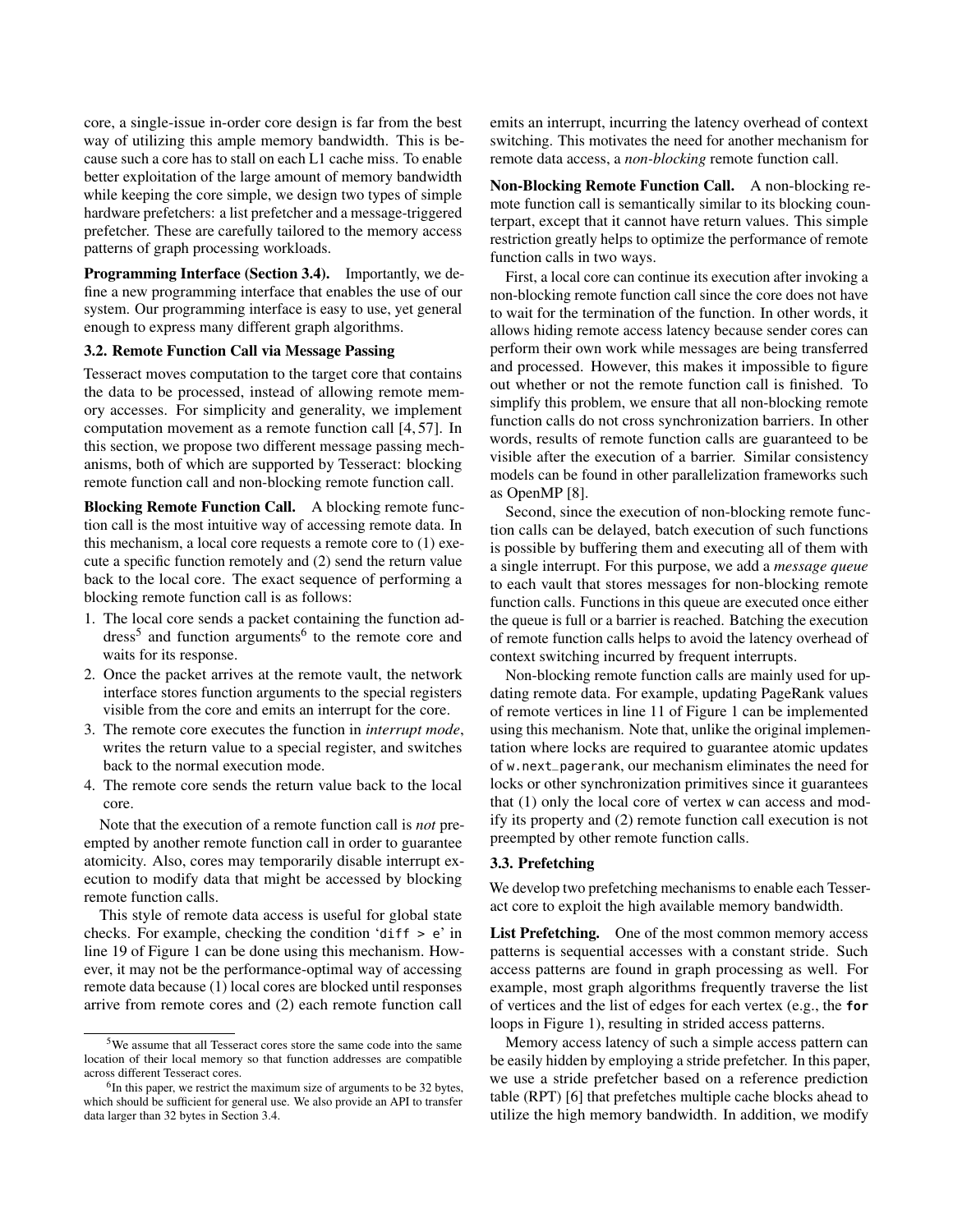

**Figure 4: Message-triggered prefetching mechanism.**

the prefetcher to accept information about the start address, the size, and the stride of each list from the application software. Such information is recorded in the four-entry list table at the beginning of a loop and is removed from it at the end of the loop. Inside the loop, the prefetcher keeps track of only the memory regions registered in the list table and installs an RPT entry if the observed stride conforms to the hint. An RPT entry is removed once it reaches the end of the memory region.

Message-triggered Prefetching. Although stride prefetchers can cover frequent sequential accesses, graph processing often involves a large amount of random access patterns. This is because, in graph processing, information flows through the edges, which requires pointer chasing over edges toward randomly-located target vertices. Such memory access patterns cannot be easily predicted by stride prefetchers.

Interestingly, most of the random memory accesses in graph processing happen on remote accesses (i.e., neighbor traversal). This motivates the second type of prefetching we devise, called *message-triggered prefetching*, shown in Figure 4. The key idea is to prefetch data that will be accessed during a non-blocking remote function call *before* the execution of the function call. For this purpose, we add an optional field for each non-blocking remote function call packet, indicating a memory address to be prefetched. As soon as a request containing the prefetch hint is inserted into the message queue, the message-triggered prefetcher issues a prefetch request based on the hint and marks the message as ready when the prefetch is serviced. When more than a predetermined number  $(M<sub>th</sub>)$  of messages in the message queue are ready, the message queue issues an interrupt to the core to process the *ready* messages.<sup>7</sup>

Message-triggered prefetching is unique in two aspects. First, it can eliminate processor stalls due to memory accesses inside remote function call execution by processing only ready messages. This is achieved by exploiting the time slack between the arrival of a non-blocking remote function call message and the time when the core starts servicing the message. Second, it can be *exact*, unlike many other prefetching techniques, since graph algorithms use non-blocking remote function calls to send updates over edges, which contain the *exact* memory addresses of the target vertices. For example, a non-blocking remote function call for line 11 of Figure 1 can provide the address of w.next\_pagerank as a prefetch hint, which is exact information on the address instead of a prediction that can be incorrect.

Prefetch Buffer. The two prefetch mechanisms store prefetched blocks into prefetch buffers [25] instead of L1 caches. This is to prevent the situation where prefetched blocks are evicted from the L1 cache before they are referenced due to the long interval between prefetch requests and their demand accesses. For instance, a cache block loaded by message-triggered prefetching has to wait to be accessed until at least *M*th messages are ready. Meanwhile, other loads inside the normal execution mode may evict the block according to the replacement policy of the L1 cache. A similar effect can be observed when loop execution with list prefetching is preempted by a series of remote function call executions.

## 3.4. Programming Interface

In order to utilize the new Tesseract design, we provide the following primitives for programming in Tesseract. We introduce several major API calls for Tesseract: get, put, disable\_interrupt, enable\_interrupt, copy, list\_begin, list\_end, and barrier. Hereafter, we use **A** and **S** to indicate the memory address type (e.g., void $*$  in C) and the size type (e.g., size\_t in C), respectively.

get(id, **A** func, **A** arg, **S** arg\_size, **A** ret, **S** ret\_size) put(id, **A** func, **A** arg, **S** arg\_size, **A** prefetch\_addr)

get and put calls represent blocking and non-blocking remote function calls, respectively. The id of the target remote core is specified by the id argument. $8$  The start address and the size of the function argument is given by arg and arg\_size, respectively, and the return value (in the case of get) is written to the address ret. In the case of put, an optional argument prefetch\_addr can be used to specify the address to be prefetched by the message-triggered prefetcher.

```
disable_interrupt()
enable_interrupt()
```
disable\_interrupt and enable\_interrupt calls guarantee that the execution of instructions enclosed by them are not preempted by interrupts from remote function calls. This prevents data races between normal execution mode and interrupt mode as explained in Section 3.2.

```
copy(id, A local, A remote, S size)
```
The copy call implements copying a local memory region to a remote memory region. It is used instead of get or put commands if the size of transfer exceeds the maximum size of arguments. This command is guaranteed to take effect before the nearest barrier synchronization (similar to the put call).

list\_begin(**A** address, **S** size, **S** stride) list\_end(**A** address, **S** size, **S** stride)

<sup>&</sup>lt;sup>7</sup>If the message queue becomes full or a barrier is reached before  $M_{\text{th}}$ messages are ready, *all* messages are processed regardless of their readiness.

<sup>&</sup>lt;sup>8</sup>If a core issues a put command with its own id, it can either be replaced by a simple function call or use the same message queue mechanism as in remote messages. In this paper, we insert local messages to the message queue only if message-triggered prefetching (Section 3.3) is available so that the prefetching can be applied to local messages as well.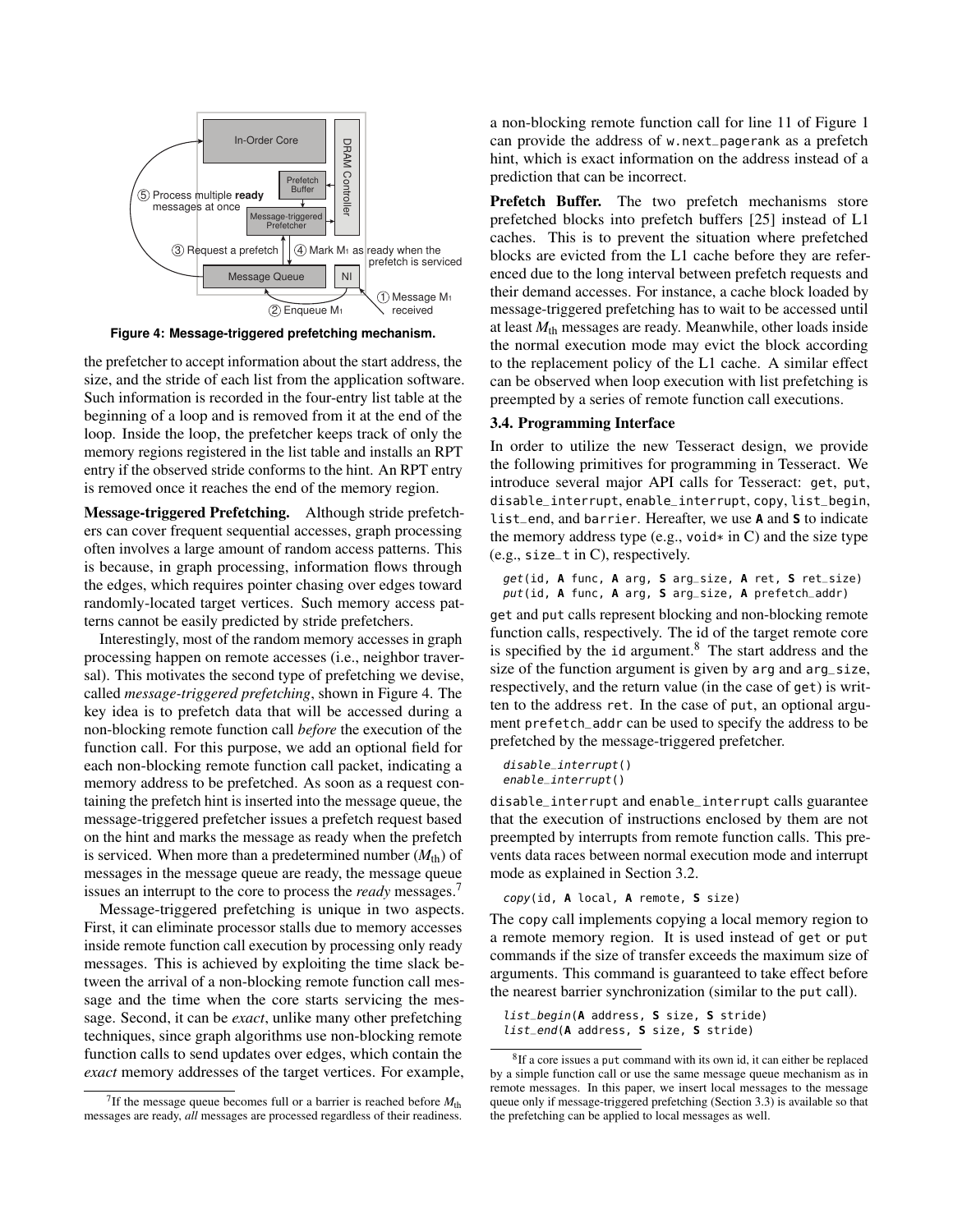list\_begin and list\_end calls are used to update the list table, which contains hints for list prefetching. Programmers can specify the start address of a list, the size of the list, and the size of an item in the list (i.e., stride) to initiate list prefetching.

#### barrier()

The barrier call implements a synchronization barrier across all Tesseract cores. One of the cores in the system (predetermined by designers or by the system software) works as a master core to collect the synchronization status of each core.

## 3.5. Application Mapping

Figure 5 shows the PageRank computation using our programming interface (recall that the original version was shown in Figure 1). We only show the transformation for lines 8–13 of Figure 1, which contain the main computation. list\_for is used as an abbreviation of a **for** loop surrounded by list\_begin and list\_end calls.

```
1 ...
2 count = 0;3 do {
 4 ...
5 list_for (v: graph.vertices) {
6 value = 0.85 * v.pagerank / v.out-degree;7 list_for (w: v.successors) {
8 arg = (w, value);
9 put(w.id, function(w, value) {
10 w.next_pagerank += value;
11 }, &arg, sizeof(arg), &w.next_pagerank);
12 }
13 }
14 <u>barrier</u>();
15
16 } while (diff > e && ++count < max_iteration);
```
## **Figure 5: PageRank computation in Tesseract (corresponding to lines 8–13 in Figure 1).**

Most notably, remote memory accesses for updating the next\_pagerank field are transformed into put calls. Consequently, unlike the original implementation where every L1 cache miss or lock contention for w.next\_pagerank stalls the core, our implementation facilitates cores to (1) continuously issue put commands without being blocked by cache misses or lock acquisition and (2) promptly update PageRank values without stalls due to L1 cache misses through messagetriggered prefetching. List prefetching also helps to achieve the former objective by prefetching pointers to the successor vertices (i.e., the list of outgoing edges).

We believe that such transformation is simple enough to be easily integrated into existing graph processing frameworks [12, 16, 37, 39, 51, 58] or DSL compilers for graph processing [17, 20]. This is a part of our future work.

## 4. Evaluation Methodology

#### 4.1. Simulation Configuration

We evaluate our architecture using an in-house cycle-accurate x86-64 simulator whose frontend is Pin [38]. The simulator has a cycle-level model of many microarchitectural components, including in-order/out-of-order cores considering register/structural dependencies, multi-bank caches with limited numbers of MSHRs, MESI cache coherence, DDR3 controllers, and HMC links. Our simulator runs multithreaded applications by inspecting pthread APIs for threads and synchronization primitives. For Tesseract, it also models remote function calls by intercepting get/put commands (manually inserted into software) and injecting messages into the timing model accordingly. The rest of this subsection briefly describes the system configuration used for our evaluations.

DDR3-Based System. We model a high-performance conventional DDR3-based system with 32 4 GHz four-wide outof-order cores, each with a 128-entry instruction window and a 64-entry load-store queue (denoted as *DDR3-OoO*). Each socket contains eight cores and all four sockets are fully connected with each other by high-speed serial links, providing 40 GB/s of bandwidth per link. Each core has 32 KB L1 instruction/data caches and a 256 KB L2 cache, and eight cores in a socket share an 8 MB L3 cache. All three levels of caches are non-blocking, having 16 (L1), 16 (L2), and 64 (L3) MSHRs [32]. Each L3 cache is equipped with a feedbackdirected prefetcher with 32 streams [56]. The main memory has 128 GB of memory capacity and is organized as two channels per CPU socket, four ranks per channel, eight banks per rank, and 8 KB rows with timing parameters of DDR3-1600 11-11-11 devices [41], yielding 102.4 GB/s of memory bandwidth exploitable by cores.

DDR3-OoO resembles modern commodity servers composed of multi-socket, high-end CPUs backed by DDR3 main memory. Thus, we choose it as the baseline of our evaluations.

HMC-Based System. We use two different types of cores for the HMC-based system: *HMC-OoO*, which consists of the same cores used in DDR3-OoO, and *HMC-MC*, which is comprised of 512 2 GHz single-issue in-order cores (128 cores per socket), each with 32 KB L1 instruction/data caches and no L2 cache. For the main memory, we use 16 8 GB HMCs (128 GB in total, 32 vaults per cube, 16 banks per vault [22], and 256 B pages) connected with the processor-centric topology proposed by Kim *et al.* [29]. The total memory bandwidth exploitable by the cores is 640 GB/s.

HMC-OoO and HMC-MC represent future server designs based on emerging memory technologies. They come with two flavors, one with few high-performance cores and the other with many low-power cores, in order to reflect recent trends in commercial server design.

Tesseract System. Our evaluated version of the Tesseract paradigm consists of 512 2 GHz single-issue in-order cores, each with 32 KB L1 instruction/data caches and a 32-entry message queue (1.5 KB), one for each vault of the HMCs. We conservatively assume that entering or exiting the interrupt mode takes 50 processor cycles (or 25 ns). We use the same number of HMCs (128 GB of main memory capacity) as that of the HMC-based system and connect the HMCs with the Dragonfly topology as suggested by previous work [29]. Each vault provides 16 GB/s of internal memory bandwidth to the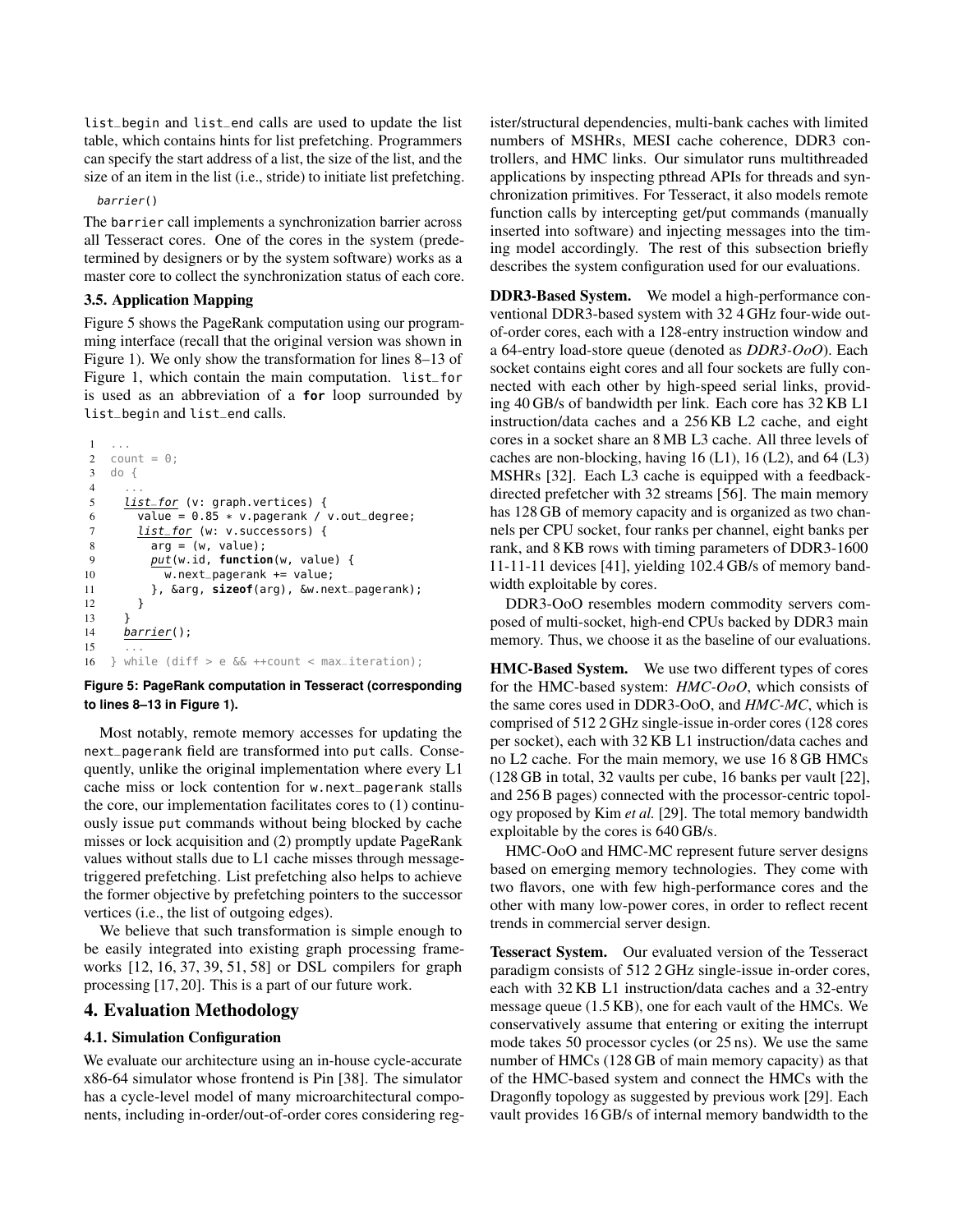Tesseract core, thereby reaching 8 TB/s of total memory bandwidth exploitable by Tesseract cores. We do not model the host processors as computation is done entirely inside HMCs without intervention from host processors.

For our prefetching schemes, we use a 4 KB 16-way setassociative prefetch buffer for each vault. The messagetriggered prefetcher handles up to 16 prefetches and triggers the message queue to start processing messages when more than  $16 (= M<sub>th</sub>)$  messages are ready. The list prefetcher is composed of a four-entry list table and a 16-entry reference prediction table (0.48 KB) and is set to prefetch up to 16 cache blocks ahead. *M*th and the prefetch distance of the list prefetcher are determined based on our experiments on a limited set of configurations. Note that comparison of our schemes against other software prefetching approaches is hard to achieve because Tesseract is a message-passing architecture (i.e., each core can access its local DRAM partition only), and thus, existing mechanisms require significant modifications to be applied to Tesseract to prefetch data stored in remote memory.

### 4.2. Workloads

We implemented five graph algorithms in C++. Average Teenager Follower (AT) computes the average number of teenage followers of users over *k* years old [20]. Conductance (CT) counts the number of edges crossing a given partition *X* and its complement  $X^c$  [17, 20]. PageRank (PR) is an algorithm that evaluates the importance of web pages [5,17,20,39]. Single-Source Shortest Path (SP) finds the shortest path from the given source to each vertex [20, 39]. Vertex Cover (VC) is an approximation algorithm for the minimum vertex cover problem [17]. Due to the long simulation times, we simulate only one iteration of PR, four iterations of SP, and one iteration of VC. Other algorithms are simulated to the end.

Since runtime characteristics of graph processing algorithms could depend on the shapes of input graphs, we use three real-world graphs as inputs of each algorithm: *ljournal-*2008 from the LiveJournal social site (LJ,  $|V| = 5.3$  M,  $|E| =$ 79M), *enwiki-2013* from the English Wikipedia (WK,  $|V|$  = 4.2M,  $|E| = 101$  M), and *indochina-2004* from the country domains of Indochina (IC,  $|V| = 7.4$ M,  $|E| = 194$ M) [33]. These inputs yield 3–5 GB of memory footprint, which is much larger than the total cache capacity of any system in our evaluations. Although larger datasets cannot be used due to the long simulation times, our evaluation with relatively smaller memory footprints is conservative as it penalizes Tesseract because conventional systems in our evaluations have much larger caches (41 MB in HMC-OoO) than the Tesseract system (16 MB). The input graphs used in this paper are known to share similar characteristics with large real-world graphs in terms of their small diameters and power-law degree distributions  $[42]$ <sup>9</sup>

## 5. Evaluation Results

### 5.1. Performance

Figure 6 compares the performance of the proposed Tesseract system against that of conventional systems (DDR3-OoO, HMC-OoO, and HMC-MC). In this figure, LP and MTP indicate the use of list prefetching and message-triggered prefetching, respectively. The last set of bars, labeled as GM, indicates geometric mean across all workloads.

Our evaluation results show that Tesseract outperforms the DDR3-based conventional architecture (DDR3-OoO) by 9x even without prefetching techniques. Replacing the DDR3 based main memory with HMCs (HMC-OoO) and using many in-order cores instead of out-of-order cores (HMC-MC) bring only marginal performance improvements over the conventional systems.

Our prefetching mechanisms, when employed together, enable Tesseract to achieve a 14x average performance improvement over the DDR3-based conventional system, while minimizing the storage overhead to less than 5 KB per core (see Section 4.1). Message-triggered prefetching is particularly effective in graph algorithms with large numbers of neighbor accesses (e.g., CT, PR, and SP), which are difficult to handle efficiently in conventional architectures.

The reason why conventional systems fall behind Tesseract is that they are limited by the low off-chip link bandwidth (102.4 GB/s in DDR3-OoO or 640 GB/s in HMC-OoO/-MC) whereas our system utilizes the large internal memory bandwidth of HMCs  $(8 \text{ TB/s})$ .<sup>10</sup> Perhaps more importantly, such bandwidth discrepancy becomes even more pronounced as the main memory capacity per server gets larger. For example, doubling the memory capacity linearly increases the memory bandwidth in our system, while the memory bandwidth of the conventional systems remains the same.

To provide more insight into the performance improvement of Tesseract, Figure 7 shows memory bandwidth usage and average memory access latency of each system (we omit results for workloads with WK and IC datasets for brevity). As the figure shows, the amount of memory bandwidth utilized by Tesseract is in the order of several TB/s, which is clearly beyond the level of what conventional architectures can reach even with advanced memory technologies. This, in turn, greatly affects the average memory access latency, leading to a 96% lower memory access latency in our architecture compared to the DDR3-based system. This explains the main source of the large speedup achieved by our system.

Figure 7a also provides support for our decision to have one-to-one mapping between cores and vaults. Since the total memory bandwidth usage does not reach its limit (8 TB/s),

<sup>&</sup>lt;sup>9</sup>We conducted a limited set of experiments with even larger graphs  $(it-2004$ , *arabic-2005*, and  $uk-2002$  [33],  $|V| = 41 M/23 M/19 M$ ,  $|E| =$ 1151M/640M/298M, 32GB/18GB/10GB of memory footprints, respectively) and observed similar trends in performance and energy efficiency.

<sup>10</sup>Although Tesseract also uses off-chip links for remote accesses, moving computation to where data reside (i.e., using the remote function calls in Tesseract) consumes much less bandwidth than fetching data to computation units. For example, the minimum memory access granularity of conventional systems is one cache block (typically 64 bytes), whereas each message in Tesseract consists of a function pointer and small-sized arguments (up to 32 bytes). Sections 5.5 and 5.6 discuss the impact of off-chip link bandwidth on Tesseract performance.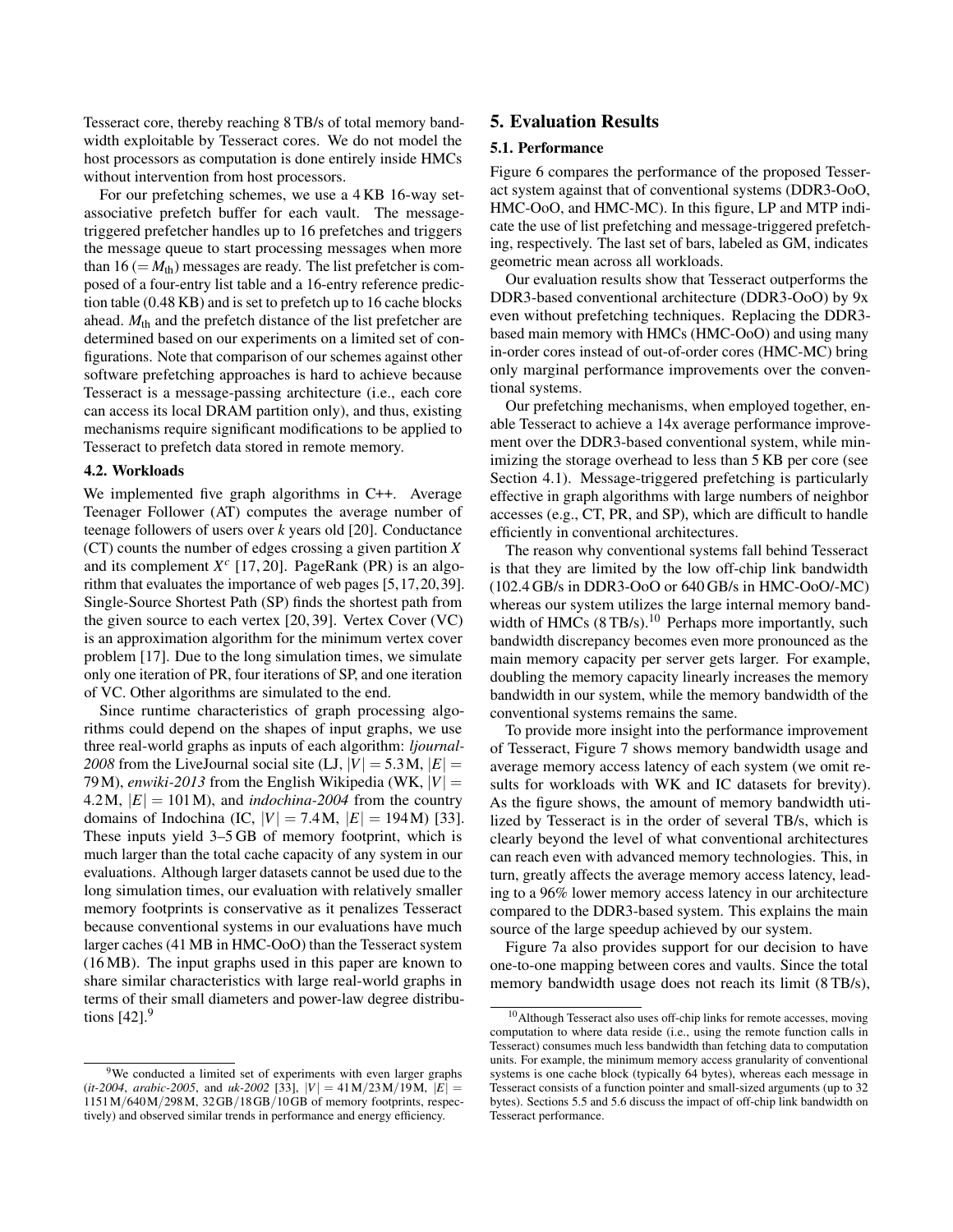

**Figure 7: Memory characteristics of graph processing workloads in conventional architectures and Tesseract.**

allocating multiple vaults to a single core could cause further imbalance between computation power and memory bandwidth. Also, putting more than one core per vault complicates the system design in terms of higher thermal density, degraded quality of service due to sharing of one memory controller between multiple cores, and potentially more sensitivity to placement of data. For these reasons, we choose to employ one core per vault.

## 5.2. Iso-Bandwidth Comparison of Tesseract and Conventional Architectures

In order to dissect the performance impact of increased memory bandwidth and our architecture design, we perform idealized limit studies of two new configurations: (1) HMC-MC utilizing the internal memory bandwidth of HMCs *without* off-chip bandwidth limitations (called *HMC-MC + PIM BW*) and (2) Tesseract, implemented on the host side, leading to severely constrained by off-chip link bandwidth (called *Tesseract + Conventional BW*). The first configuration shows the ideal performance of conventional architectures without any limitation due to off-chip bandwidth. The second configuration shows the performance of Tesseract if it were limited by conventional off-chip bandwidth. Note that HMC-MC has the same core and cache configuration as that of Tesseract. For fair comparison, prefetching mechanisms of Tesseract are disabled. We also show the performance of regular HMC-MC and Tesseract (the leftmost and the rightmost bars in Figure 8).

As shown in Figure 8, simply increasing the memory bandwidth of conventional architectures is not sufficient for them to reach the performance of Tesseract. Even if the memory bandwidth of HMC-MC is artificially provisioned to the level of Tesseract, Tesseract still outperforms HMC-MC by 2.2x

even without prefetching. Considering that HMC-MC has the same number of cores and the same cache capacity as those of Tesseract, we found that this improvement comes from our programming model that can overlap long memory access latency with computation through non-blocking remote function calls. The performance benefit of our new programming model is also confirmed when we compare the performance of *Tesseract + Conventional BW* with that of HMC-MC. We observed that, under the conventional bandwidth limitation, Tesseract provides 2.3x the performance of HMC-MC, which is 2.8x less speedup compared to its PIM version. This implies that the use of PIM and our new programming model are roughly of equal importance in achieving the performance of Tesseract.



**Figure 8: HMC-MC and Tesseract under the same bandwidth.**

### 5.3. Execution Time Breakdown

Figure 9 shows execution time broken down into each operation in Tesseract (with prefetching mechanisms), averaged over all cores in the system. In many workloads, execution in normal execution mode and interrupt mode dominates the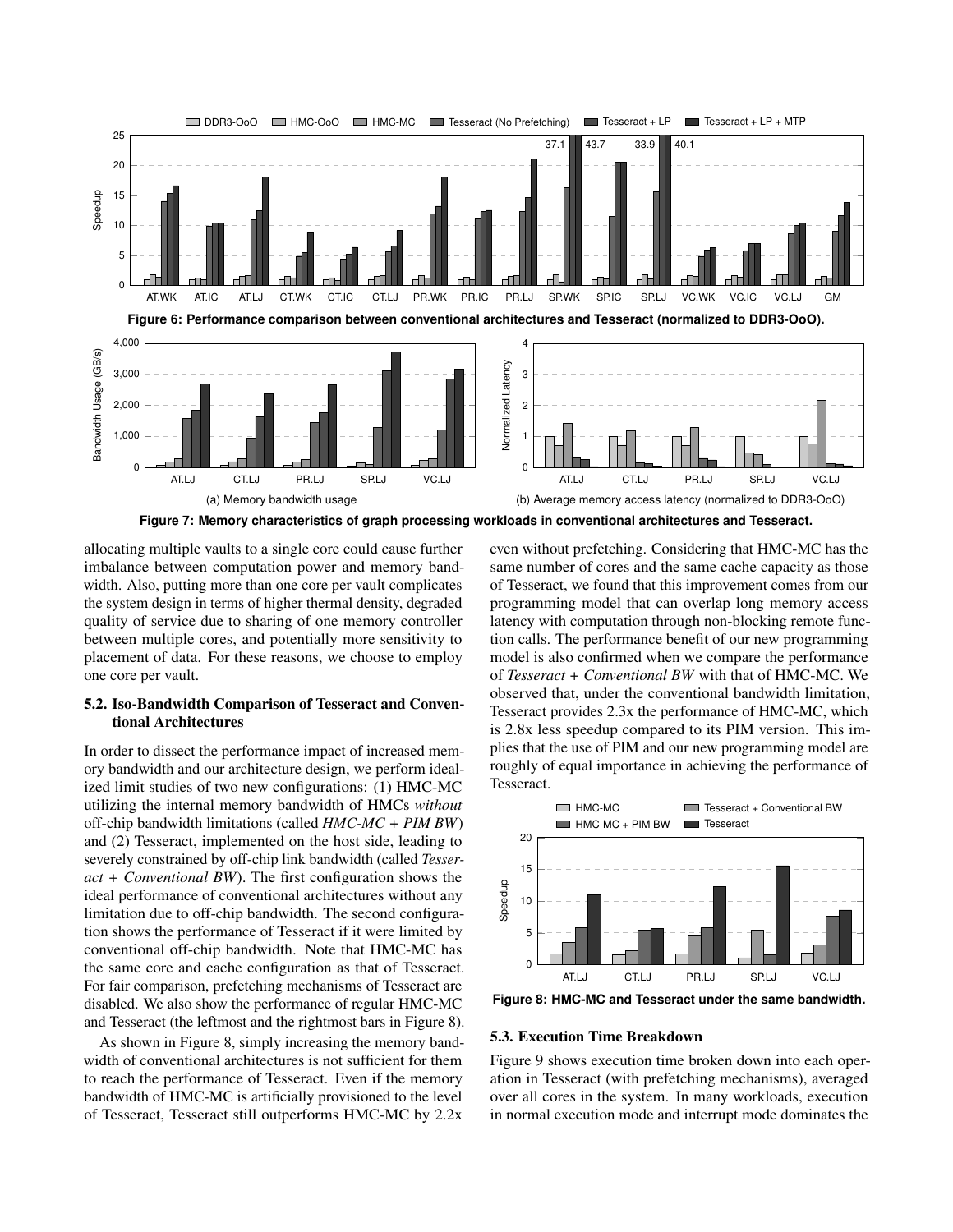

**Figure 9: Execution time breakdown of our architecture.**

total execution time. However, in some applications, up to 26% of execution time is spent on waiting for network due to a significant amount of off-chip communication caused by neighbor traversal. Since neighbor traversal uses *non-blocking* remote function calls, the time spent is essentially due to the network backpressure incurred as a result of limited network bandwidth. In Sections 5.6 and 5.7, we show how this problem can be mitigated by either increased off-chip bandwidth or better graph distribution schemes.

In addition, some workloads spend notable execution time waiting for barrier synchronization. This is due to workload imbalance across cores in the system. This problem can be alleviated by employing better data mapping (e.g., graph partitioning based vertex distribution, etc.), which is orthogonal to our proposed system.

## 5.4. Prefetch Efficiency

Figure 10 shows two metrics to evaluate the efficiency of our prefetching mechanisms. First, to evaluate prefetch timeliness, it compares our scheme against an ideal one where all prefetches are serviced instantly (in zero cycles) without incurring DRAM contention. Second, it depicts prefetch coverage, i.e., ratio of prefetch buffer hits over all L1 cache misses.



**Figure 10: Efficiency of our prefetching mechanisms.**

We observed that our prefetching schemes perform within 1.8% of their ideal implementation with perfect timeliness and no bandwidth contention. This is very promising, especially considering that pointer chasing in graph processing is not a prefetch-friendly access pattern. The reason why our messagetriggered prefetching shows such good timeliness is that it utilizes the slack between message arrival time and message processing time. Thus, as long as there is enough slack, our proposed schemes can fully hide the DRAM access latency. Our experimental results indicate that, on average, each message stays in the message queue for 1400 Tesseract core cycles (i.e., 700 ns) before they get processed (not shown), which is much longer than the DRAM access latency in most cases.

Figure 10 also shows that our prefetching schemes cover 87% of L1 cache misses, on average. The coverage is high because our prefetchers tackle two major sources of memory accesses in graph processing, namely vertex/edge list traversal and neighbor traversal, with *exact* information from domainspecific knowledge provided as software hints.

We conclude that the new prefetching mechanisms can be very effective in our Tesseract design for graph processing workloads.

## 5.5. Scalability

Figure 11 evaluates the scalability of Tesseract by measuring the performance of 32/128/512-core systems (i.e., systems with 8/32/128 GB of main memory in total), normalized to the performance of the 32-core Tesseract system. Tesseract provides nearly ideal scaling of performance when the main memory capacity is increased from 8 GB to 32 GB. On the contrary, further quadrupling the main memory capacity to 128 GB shows less optimal performance compared to ideal scaling. The cause of this is that, as more cubes are added into our architecture, off-chip communication overhead becomes more dominant due to remote function calls. For example, as the number of Tesseract cores increases from 128 to 512, the average bandwidth consumption of the busiest off-chip link in Tesseract increases from 8.5 GB/s to 17.2 GB/s (i.e., bandwidth utilization of the busiest link increases from 43% to 86%) in the case of AT.LJ. However, it should be noticed that, despite this sublinear performance scaling, increasing the main memory capacity widens the performance gap between conventional architectures and ours even beyond 128 GB since conventional architectures do not scale well with the increasing memory capacity. We believe that optimizing the off-chip network and data mapping will further improve scalability of our architecture. We discuss these in the next two sections.



## 5.6. Effect of Higher Off-Chip Network Bandwidth

The recent HMC 2.0 specification boosts the off-chip memory bandwidth from 320 GB/s to 480 GB/s [23]. In order to evaluate the impact of such an increased off-chip bandwidth on both conventional systems and Tesseract, we evaluate HMC-OoO and Tesseract with 50% higher off-chip bandwidth. As shown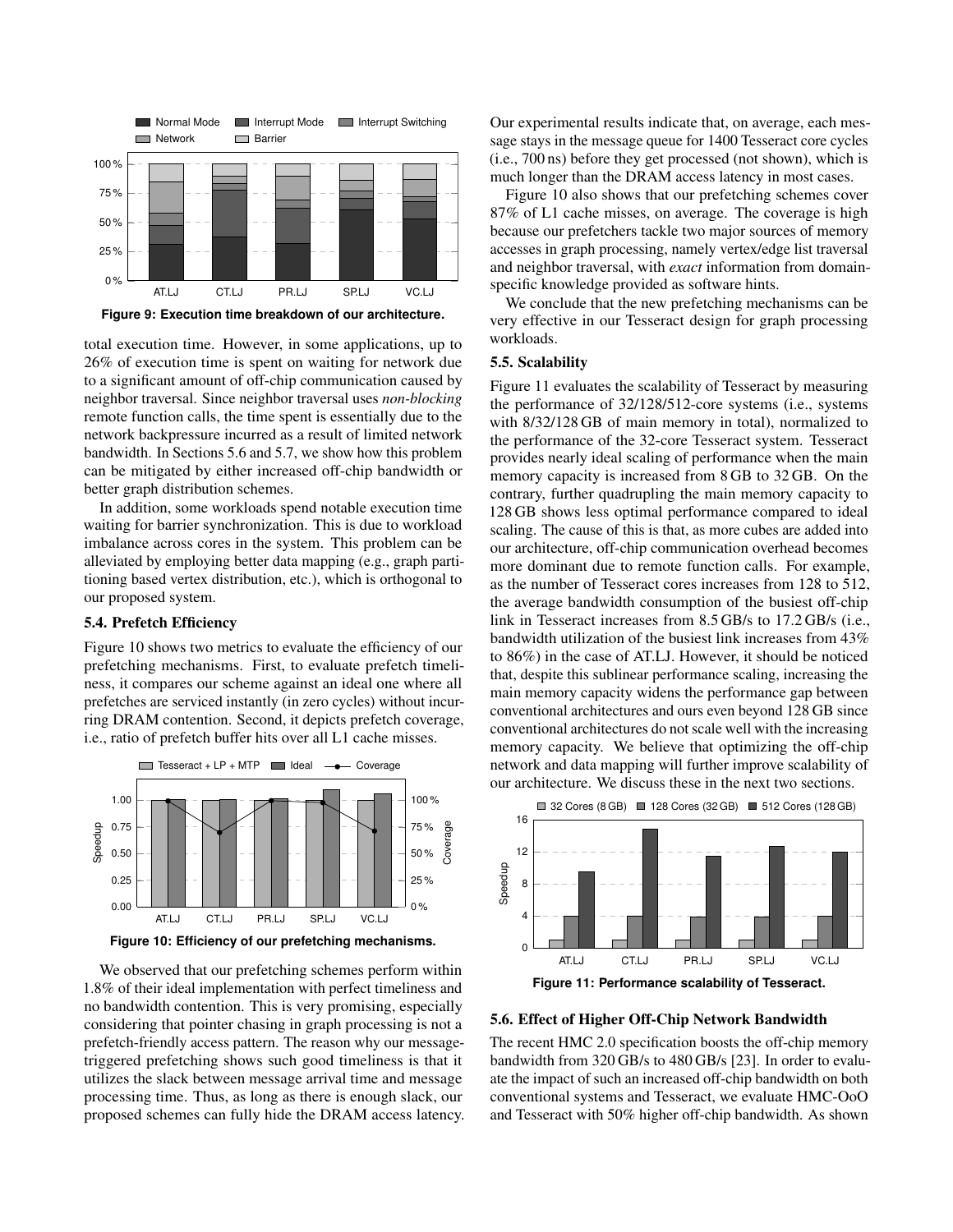in Figure 12, such improvement in off-chip bandwidth widens the gap between HMC-OoO and Tesseract in graph processing workloads which intensively use the off-chip network for neighbor traversal. This is because the 1.5x off-chip link bandwidth is still *far below* the memory bandwidth required by large-scale graph processing workloads in conventional architectures (see Figure 7a). However, 1.5x off-chip bandwidth greatly helps to reduce network-induced stalls in Tesseract, enabling even more efficient utilization of internal memory bandwidth. We observed that, with this increase in off-chip link bandwidth, graph processing in Tesseract scales better to 512 cores (not shown: 14.9x speedup resulting from 16x more cores, going from 32 to 512 cores).



**Figure 12: System performance under HMC 2.0 specification.**

#### 5.7. Effect of Better Graph Distribution

Another way to improve off-chip transfer efficiency is to employ better data partitioning schemes that can minimize communication between different vaults. In order to analyze the effect of data partitioning on system performance, Figure 13 shows the performance improvement of Tesseract when the input graphs are distributed across vaults based on graph partitioning algorithms. For this purpose, we use METIS [27] to perform 512-way multi-constraint partitioning to balance the number of vertices, outgoing edges, and incoming edges of each partition, as done in a recent previous work [51]. The evaluation results do not include the execution time of the partitioning algorithm to clearly show the impact of graph distribution on graph analysis performance.

Employing better graph distribution can further improve the performance of Tesseract. This is because graph partitioning minimizes the number of edges crossing between different partitions (53% fewer edge cuts compared to random parti-



**Figure 13: Performance improvement after graph partitioning.**

tioning in LJ), and thus, reduces off-chip network traffic for remote function calls. For example, in AT.LJ, the partitioning scheme eliminates 53% of non-blocking remote function calls compared to random partitioning (which is our baseline).

However, in some workloads, graph partitioning shows only small performance improvement (CT.LJ) or even degrades performance (SP.LJ) over random partitioning. This is because graph partitioning algorithms are unaware of the amount of work per vertex, especially when it changes over time. As a result, they can exacerbate the workload imbalance across vaults. A representative example of this is the shortest path algorithm (SP.LJ), which skips computation for vertices whose distances did not change during the last iteration. This algorithm experiences severe imbalance at the beginning of execution, where vertex updates happen mostly within a single partition. This is confirmed by the observation that Tesseract with METIS spends 59% of execution time waiting for synchronization barriers. This problem can be alleviated with migration-based schemes, which will be explored in our future work.

## 5.8. Energy/Power Consumption and Thermal Analysis

Figure 14 shows the normalized energy consumption of HMCs in HMC-based systems including Tesseract. We model the power consumption of logic/memory layers and Tesseract cores by leveraging previous work [48], which is based on Micron's disclosure, and scaling the numbers as appropriate for our configuration. Tesseract consumes 87% less average energy compared to conventional HMC-based systems with outof-order cores, mainly due to its shorter execution time. The dominant portion of the total energy consumption is from the SerDes circuits for off-chip links in both HMC-based systems and Tesseract (62% and 45%, respectively), while Tesseract cores contribute 15% of the total energy consumption.



**Figure 14: Normalized energy consumption of HMCs.**

Tesseract increases the average power consumption (not shown) by 40% compared to HMC-OoO mainly due to the in-order cores inside it and the higher DRAM utilization. Although the increased power consumption may have a negative impact on device temperature, the power consumption is expected to be still within the power budget according to a recent industrial research on thermal feasibility of 3D-stacked PIM [9]. Specifically, assuming that a logic die of the HMC has the same area as an 8 Gb DRAM die (e.g.,  $226 \text{ mm}^2$  [54]), the highest power density of the logic die across all workloads in our experiments is 94 mW/mm<sup>2</sup> in Tesseract, which remains below the maximum power density that does not re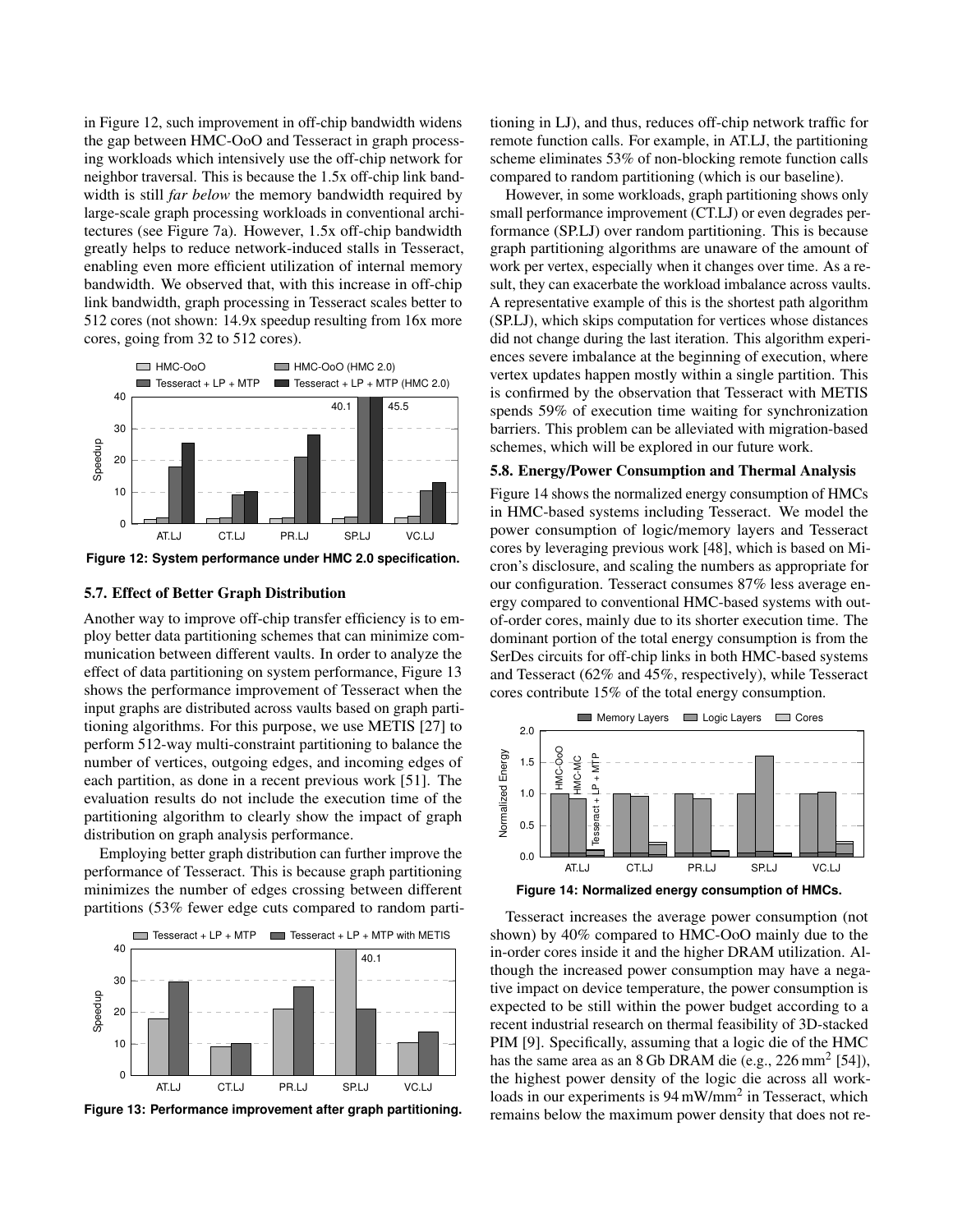quire faster DRAM refresh using a passive heat sink (i.e., 133 mW/mm<sup>2</sup> [9]).

We conclude that Tesseract is thermally feasible and leads to greatly reduced energy consumption on state-of-the-art graph processing workloads.

# 6. Related Work

To our knowledge, this paper provides the first comprehensive accelerator proposal for large-scale graph processing using the concept of processing-in-memory. We provide a new programming model, system design, and prefetching mechanisms for graph processing workloads, along with extensive evaluations of our proposed techniques. This section briefly discusses related work in PIM, 3D stacking, and architectures for dataintensive workloads.

Processing-in-Memory. Back in the 1990s, several researchers proposed to put computation units inside memory to overcome the memory wall [11, 14, 26, 31, 45, 47]. At the time, the industry moved toward increasing the off-chip memory bandwidth instead of adopting the PIM concept due to costly integration of computation units inside memory dies. Our architecture takes advantage of a much more realizable and cost-effective integration of processing and memory based on 3D stacking (e.g., the hybrid memory cube).

No prior work on processing-in-memory examined largescale graph processing, which is not only commercially important but also extremely desirable for processing-in-memory as we have shown throughout this paper.

Other than performing computation inside memory, a few prior works examined the possibility of placing prefetchers near memory [21, 55, 60]. Our two prefetching mechanisms, which are completely in memory, are different from such approaches in that (1) prior works are still limited by the offchip memory bandwidth, especially when prefetched data are sent to host processors and (2) our message-triggered prefetching enables *exact* prefetching through tight integration with our programming interface.

PIM based on 3D Stacking. With the advancement of 3D integration technologies, the PIM concept is regaining attention as it becomes more realizable [2, 36]. In this context, it is critical to examine specialized PIM systems for important domains of applications [2, 48, 53, 62, 63].

Pugsley *et al.* [48] evaluated the PIM concept with MapReduce workloads. Since their architecture does not support communication between PIM cores, only the *map* phase is handled inside memory while the *reduce* phase is executed on host processors. Due to this reason, it is not possible to execute graph processing workloads, which involve a significant amount of communication between PIM cores, with their architecture. On the contrary, Tesseract is able to handle MapReduce workloads since our programming interface provides sufficient flexibility for describing them.

Zhang *et al.* [61] proposed to integrate GPGPUs with 3Dstacked DRAM for in-memory computing. However, their approach lacks a communication mechanism between multiple

PIM devices, which is important for graph processing, as we showed in Section 5. Moreover, specialized in-order cores are more desirable in designing a PIM architecture for large-scale graph processing over high-end processors or GPGPUs. This is because such workloads require stacked DRAM capacity to be maximized under a stringent chip thermal constraint for cost-effectiveness, which in turn necessitates minimizing the power consumption of in-memory computation units.

Zhu *et al.* [62, 63] developed a 3D-stacked logic-in-memory architecture for data-intensive workloads. In particular, they accelerated sparse matrix multiplication and mapped graph processing onto their architecture by formulating several graph algorithms using matrix operations. Apart from the fact that sparse matrix operations may not be the most efficient way of expressing graph algorithms, we believe that our architecture can also employ a programming model like theirs, if needed, due to the generality of our programming interface.

Architectures for Big-Data Processing. Specialized accelerators for database systems [7, 30, 59], key-value stores [34], and stream processing [49] have also been developed. Several studies have proposed 3D-stacked system designs targeting memory-intensive server workloads [13, 28, 35, 50]. Tesseract, in contrast, targets large-scale graph processing. We develop an efficient programming model for scalable graph processing and design two prefetchers specialized for graph processing by leveraging our programming interface.

Some works use GPGPUs to accelerate graph processing [15, 18, 19, 40]. While a GPU implementation provides a performance advantage over CPU-based systems, the memory capacity of a commodity GPGPU may not be enough to store real-world graphs with billions of vertices. Although the use of multiple GPGPUs alleviates this problem to some extent, relatively low bandwidth and high latency of PCIe-based interconnect may not be sufficient for fast graph processing, which generates a massive amount of random memory accesses across the entire graph [40].

## 7. Conclusion and Future Work

In this paper, we revisit the processing-in-memory concept in the completely new context of (1) cost-effective integration of logic and memory through 3D stacking and (2) emerging large-scale graph processing workloads that require an unprecedented amount of memory bandwidth. To this end, we introduce a programmable PIM accelerator for large-scale graph processing, called Tesseract. Our new system features (1) many in-order cores inside a memory chip, (2) a new message passing mechanism that can hide remote access latency within our PIM design, (3) new hardware prefetchers specialized for graph processing, and (4) a programming interface that exploits our new hardware design. We showed that Tesseract greatly outperforms conventional high-performance systems in terms of both performance and energy efficiency. Perhaps more importantly, Tesseract achieves *memory-capacityproportional* performance, which is the key to handling increasing amounts of data in a cost-effective manner. We con